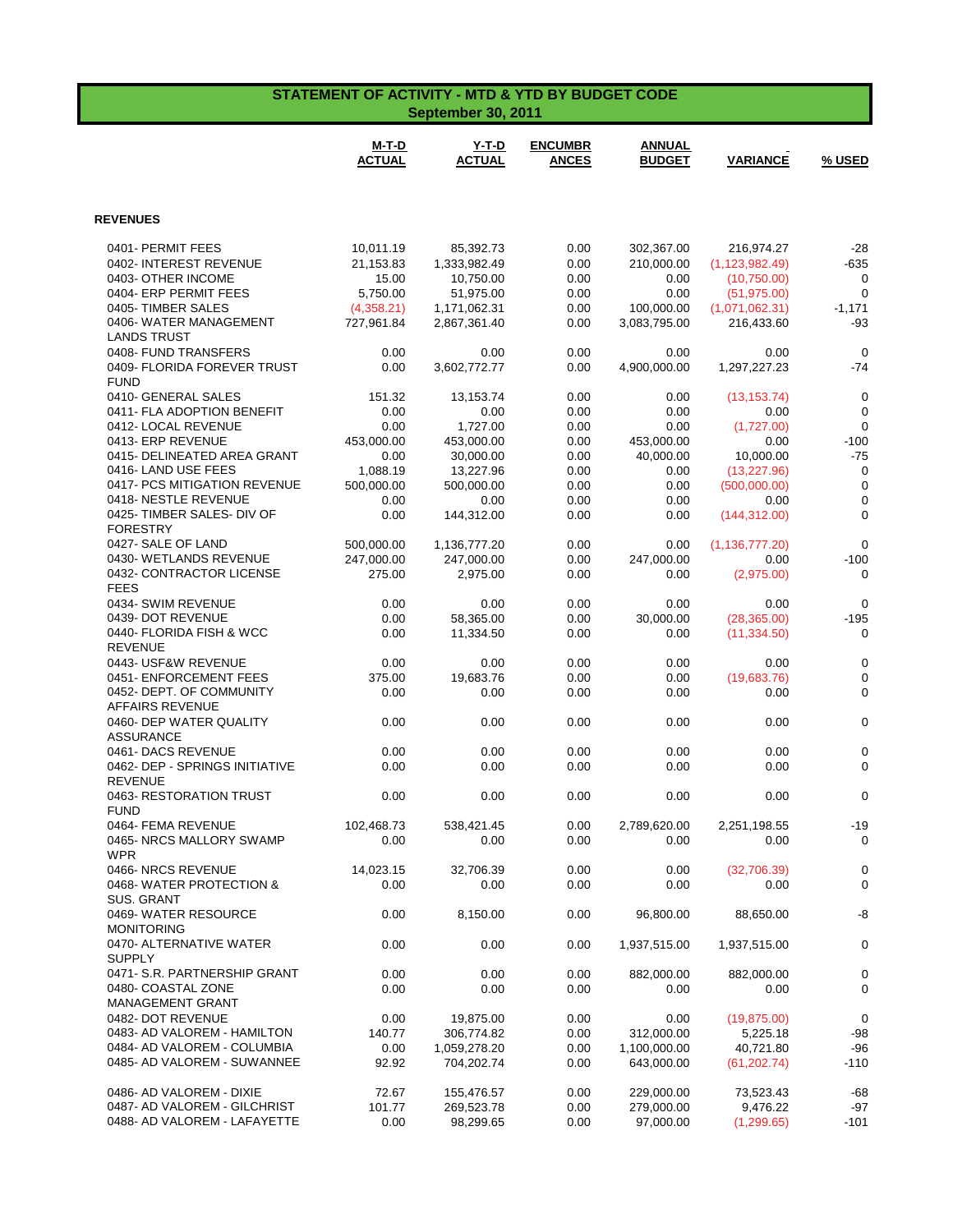## **STATEMENT OF ACTIVITY - MTD & YTD BY BUDGET CODE September 30, 2011**

|                                       | M-T-D<br><b>ACTUAL</b> | Y-T-D<br><b>ACTUAL</b> | <b>ENCUMBR</b><br><b>ANCES</b> | <b>ANNUAL</b><br><b>BUDGET</b> | <b>VARIANCE</b> | % USED |
|---------------------------------------|------------------------|------------------------|--------------------------------|--------------------------------|-----------------|--------|
| 0489- AD VALOREM - MADISON            | 73.71                  | 266.491.01             | 0.00                           | 273,000.00                     | 6.508.99        | -98    |
| 0490- AD VALOREM - TAYLOR             | 0.00                   | 541.894.18             | 0.00                           | 551.000.00                     | 9.105.82        | $-98$  |
| 0491- AD VALOREM - UNION              | 0.00                   | 99.571.53              | 0.00                           | 100.000.00                     | 428.47          | $-100$ |
| 0492- AD VALOREM - ALACHUA            | 0.00                   | 1,456,663.90           | 0.00                           | 1,488,000.00                   | 31,336.10       | -98    |
| 0493- AD VALOREM - BAKER              | 0.00                   | 5.474.60               | 0.00                           | 5.000.00                       | (474.60)        | $-109$ |
| 0494- AD VALOREM - BRADFORD           | 0.00                   | 339.846.22             | 0.00                           | 348,000.00                     | 8.153.78        | -98    |
| 0495- AD VALOREM - JEFFERSON          | 1.189.74               | 66.427.99              | 0.00                           | 67.000.00                      | 572.01          | -99    |
| 0496- AD VALOREM - LEVY               | 0.00                   | 385.464.80             | 0.00                           | 404.000.00                     | 18,535.20       | $-95$  |
| 0497- AD VALOREM - PUTNAM             | 0.00                   | 3.095.23               | 0.00                           | 4.000.00                       | 904.77          | $-77$  |
| 0499- GREENVILLE<br><b>STORMWATER</b> | 0.00                   | 0.00                   | 0.00                           | 35.542.442.00                  | 35.542.442.00   | 0      |
| <b>TOTAL REVENUES</b>                 | 2.580.586.62           | 18.112.490.92          | 0.00                           | 56.514.539.00                  | 38.402.048.08   | $-32$  |

EXPENSES

## **SALARIES AND BENEFITS**

| 1516- SALARIES                          | 442,116.02 | 4,173,808.30 | 0.00        | 4,135,648.32  | (38, 159.98)  | 101 |
|-----------------------------------------|------------|--------------|-------------|---------------|---------------|-----|
| <b>1520- GROUP INSURANCE</b>            | 75.264.40  | 639.713.50   | 0.00        | 575,445.60    | (64.267.90)   | 111 |
| 1521-RETIREMENT                         | 25.442.76  | 438,073.06   | 0.00        | 688,874.72    | 250,801.66    | 64  |
| 1525- SOCIAL SECURITY                   | 32,722.61  | 312,827.23   | 0.00        | 344,987.36    | 32,160.13     | 91  |
| <b>TOTAL SALARIES AND</b>               | 575,545.79 | 5,564,422.09 | 0.00        | 5,744,956.00  | 180,533.91    | 97  |
| <b>BENEFITS</b>                         |            |              |             |               |               |     |
| <b>OTHER PERSONAL SERVICES</b>          |            |              |             |               |               |     |
| 2540- OTHER PERSONAL<br><b>SERVICES</b> |            |              |             |               |               |     |
|                                         | 9,108.03   | 76,139.76    | 0.00        | 105,000.00    | 28,860.24     | 73  |
| 2564- PROPERTY APPRAISER                | 0.00       | 0.00         | 0.00        | 210,000.00    | 210.000.00    | 0   |
| <b>FEES</b>                             |            |              |             |               |               |     |
| 2579- TAX COLLECTOR FEES                | 0.00       | 0.00         | 0.00        | 125,000.00    | 125,000.00    | 0   |
| 2580-LEGAL SERVICES                     | 19.801.59  | 217,368.34   | 0.00        | 331,019.00    | 113,650.66    | 66  |
| 2585- AUDIT FEES                        | 0.00       | 34,000.00    | 0.00        | 41,500.00     | 7.500.00      | 82  |
| 2586- CONTRACTUAL                       | 678,617.34 | 4,355,244.23 | (19,016.41) | 16,300,154.00 | 11,963,926.18 | 27  |
| <b>SERVICES</b>                         |            |              |             |               |               |     |
| <b>TOTAL OTHER PERSONAL</b>             | 707,526.96 | 4,682,752.33 | (19,016.41) | 17,112,673.00 | 12,448,937.08 | 27  |
| <b>SERVICES</b>                         |            |              |             |               |               |     |
|                                         |            |              |             |               |               |     |

## **EXPENSES**

| 3550- HAMILTON  | 0.00     | 12,336.91 | 0.00 | 0.00 | (12, 336.91) |   |
|-----------------|----------|-----------|------|------|--------------|---|
| 3551- COLUMBIA  | 0.00     | 26,754.17 | 0.00 | 0.00 | (26, 754.17) |   |
| 3552- SUWANNEE  | 0.00     | 21,828.00 | 0.00 | 0.00 | (21,828.00)  |   |
| 3553- DIXIE     | 0.00     | 18,038.16 | 0.00 | 0.00 | (18,038.16)  |   |
| 3554- GILCHRIST | 0.00     | 8,893.70  | 0.00 | 0.00 | (8,893.70)   |   |
| 3555- LAFAYETTE | 2,548.60 | 5.097.20  | 0.00 | 0.00 | (5,097.20)   |   |
| 3556- MADISON   | 0.00     | 20,496.50 | 0.00 | 0.00 | (20, 496.50) |   |
| 3557- TAYLOR    | 0.00     | 17,969.00 | 0.00 | 0.00 | (17,969.00)  |   |
| 3558- UNION     | 0.00     | 7.325.40  | 0.00 | 0.00 | (7,325.40)   |   |
| 3559- ALACHUA   | 0.00     | 21,392.00 | 0.00 | 0.00 | (21, 392.00) |   |
| 3560- BAKER     | 0.00     | 216.10    | 0.00 | 0.00 | (216.10)     |   |
| 3561- BRADFORD  | 0.00     | 9,546.22  | 0.00 | 0.00 | (9,546.22)   |   |
| 3562- JEFFERSON | 0.00     | 5.452.70  | 0.00 | 0.00 | (5,452.70)   |   |
| 3563-LEVY       | 0.00     | 11,452.84 | 0.00 | 0.00 | (11, 452.84) |   |
| 3564- PUTNAM    | 0.00     | 78.82     | 0.00 | 0.00 | (78.82)      |   |
| 3565- HAMITON   | 0.51     | 6,399.67  | 0.00 | 0.00 | (6,399.67)   |   |
| 3566- COLUMBIA  | 0.00     | 16,668.89 | 0.00 | 0.00 | (16,668.89)  |   |
| 3567- SUWANNEE  | 1.86     | 14,938.84 | 0.00 | 0.00 | (14,938.84)  | 0 |
| 3568- DIXIE     | 2.18     | 4,659.81  | 0.00 | 0.00 | (4,659.81)   |   |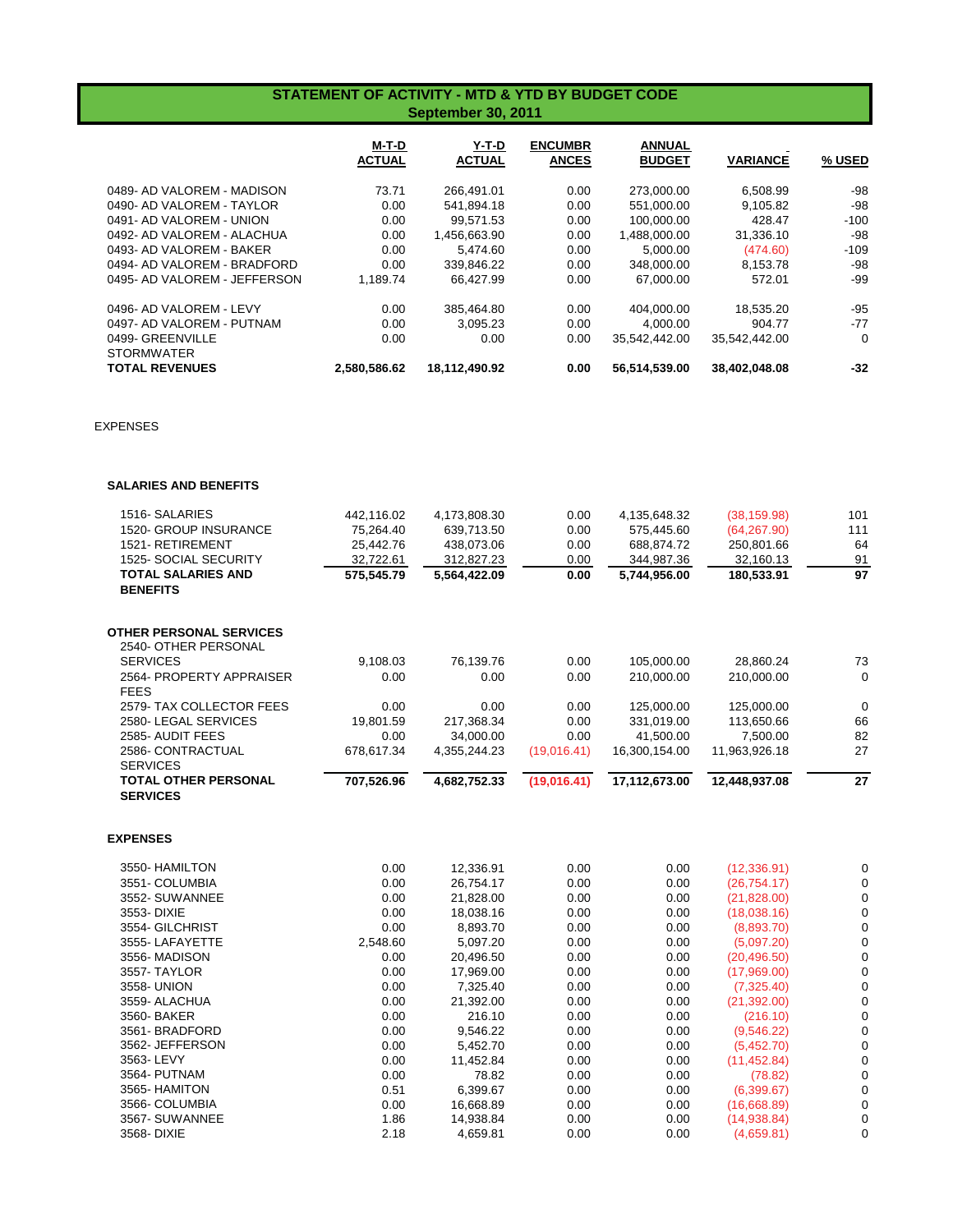## **STATEMENT OF ACTIVITY - MTD & YTD BY BUDGET CODE September 30, 2011**

|                                                   | M-T-D<br><b>ACTUAL</b> | Y-T-D<br><b>ACTUAL</b> | <b>ENCUMBR</b><br><b>ANCES</b> | <b>ANNUAL</b><br><b>BUDGET</b> | <b>VARIANCE</b> | <u>% USED</u> |
|---------------------------------------------------|------------------------|------------------------|--------------------------------|--------------------------------|-----------------|---------------|
| 3569- GILCHRIST                                   | 0.00                   | 7,188.42               | 0.00                           | 0.00                           | (7, 188.42)     | $\mathbf 0$   |
| 3570-LAFAYETTE                                    | 2,949.13               | 2,949.13               | 0.00                           | 0.00                           | (2,949.13)      | $\mathbf 0$   |
| 3572-TAYLOR                                       | 0.00                   | 16,031.95              | 0.00                           | 0.00                           | (16,031.95)     | 0             |
| 3574- ALACHUA                                     | 0.00                   | 29,139.29              | 0.00                           | 0.00                           | (29, 139.29)    | $\mathbf 0$   |
| 3575- BAKER                                       | 0.00                   | 152.72                 | 0.00                           | 0.00                           | (152.72)        | $\mathbf 0$   |
| 3576- BRADFORD                                    | 0.00                   | 6,589.07               | 0.00                           | 0.00                           | (6,589.07)      | 0             |
| 3577- JEFFERSON                                   | 35.69                  | 1,992.79               | 0.00                           | 0.00                           | (1,992.79)      | $\mathbf 0$   |
| 3578-LEVY                                         | 0.00                   | 52.37                  | 0.00                           | 0.00                           | (52.37)         | $\mathbf 0$   |
| 3579- PUTNAM                                      | 0.00                   | 146.61                 | 0.00                           | 0.00                           | (146.61)        | $\mathbf 0$   |
| 3590- PAYMENT IN LIEU OF<br>TAXES                 | 0.00                   | 366,154.91             | 0.00                           | 360,000.00                     | (6, 154.91)     | 102           |
| 3605- PRINTING                                    | 3,012.88               | 21,423.28              | 487.10                         | 59,200.00                      | 37,289.62       | 37            |
| 3606- PUBLICATION OF<br><b>NOTICES</b>            | 6,970.17               | 14,743.31              | 0.00                           | 30,980.00                      | 16,236.69       | 48            |
| 3607- POSTAGE                                     | 433.55                 | 10,767.82              | 0.00                           | 30,000.00                      | 19,232.18       | 36            |
| 3621-MEETINGS                                     | 250.00                 | 1,284.61               | 0.00                           | 5,200.00                       | 3,915.39        | 25            |
| 3622- REGISTRATIONS &<br><b>TRAINING</b>          | 2,085.05               | 54,096.29              | 0.00                           | 80,265.00                      | 26,168.71       | 67            |
| 3626- TRAVEL EXPENSES                             | 4,384.35               | 49,725.07              | 0.00                           | 86,920.00                      | 37,194.93       | 57            |
| 3627- UTILITIES                                   | 5,962.28               | 65,131.02              | 0.00                           | 103,000.00                     | 37,868.98       | 63            |
| 3628- COMMUNICATIONS                              | 15,799.51              | 133,164.38             | 0.00                           | 155,000.00                     | 21,835.62       | 86            |
| 3629- FACILITIES<br><b>MAINTENANCE</b>            | 14,185.31              | 52,613.36              | 0.00                           | 82,000.00                      | 29,386.64       | 64            |
| 3630- VEHICLE MAINTENANCE                         | 7,485.95               | 34,931.29              | 0.00                           | 40,000.00                      | 5,068.71        | 87            |
| 3631- EQUIPMENT<br><b>MAINTENANCE</b>             | 6,453.20               | 18,520.73              | 0.00                           | 37,400.00                      | 18,879.27       | 50            |
| 3650- PROMOTIONS                                  | 111.69                 | 12,329.60              | 17.85                          | 15,000.00                      | 2,652.55        | 82            |
| 3690- OTHER CONTRACTUAL<br><b>SERVICES</b>        | 0.00                   | 2,545.52               | 0.00                           | 7,100.00                       | 4,554.48        | 36            |
| 3701- FIELD SUPPLIES                              | 31,880.77              | 204,828.55             | 1,486.75                       | 249,950.00                     | 43,634.70       | 83            |
| 3702- OFFICE SUPPLIES                             | 1,945.41               | 37,383.39              | 0.00                           | 53,000.00                      | 15,616.61       | 71            |
| 3703- COMPUTER SUPPLIES                           | 2,524.00               | 25,092.62              | 50.00                          | 31,100.00                      | 5,957.38        | 81            |
| 3704- FUEL & LUBRICANTS                           | 16,357.37              | 96,677.87              | 0.00                           | 100,000.00                     | 3,322.13        | 97            |
| 3705-MAPS & AERIALS                               | 0.00                   | 12.00                  | 0.00                           | 3,000.00                       | 2,988.00        | $\mathbf 0$   |
| 3706- BOOKS & DOCUMENTS                           | 402.75                 | 5,130.16               | 0.00                           | 13,980.00                      | 8,849.84        | 37            |
| 3715- PHOTOGRAPHIC<br><b>SUPPLIES</b>             | 0.00                   | 883.76                 | 0.00                           | 2,700.00                       | 1,816.24        | 33            |
| 3740- OFFICE SUPPORT<br><b>EQUIPMENT</b>          | 1,582.90               | 15,524.33              | 0.00                           | 17,100.00                      | 1,575.67        | 91            |
| 3790- OTHER COMMODITIES                           | 0.00                   | 0.00                   | 0.00                           | 5,900.00                       | 5,900.00        | 0             |
| 3801- COMPUTER SOFTWARE                           | 15,451.54              | 26,699.33              | 0.00                           | 91,570.00                      | 64,870.67       | 29            |
| 3802- EQUIPMENT RENTAL                            | 3,821.27               | 41,041.34              | 0.00                           | 64,250.00                      | 23,208.66       | 64            |
| 3804-WORKERS                                      | 0.00                   | 13,032.00              | 0.00                           | 30,000.00                      | 16,968.00       | 43            |
| <b>COMPENSATION</b><br>3805- PROPERTY & CASUALITY | 0.00                   | 53,372.00              | 0.00                           | 71,000.00                      | 17,628.00       | 75            |
| INS.                                              |                        |                        |                                |                                |                 |               |
| 3809- FEES & PERMITS                              | 0.00                   | 7,550.50               | 0.00                           | 8,800.00                       | 1,249.50        | 86            |
| <b>TOTAL EXPENSES</b>                             | 146,637.92             | 1,658,446.32           | 2,041.70                       | 1,834,415.00                   | 173,926.98      | 91            |
| OPERATING CAPITAL OUTLAY                          |                        |                        |                                |                                |                 |               |
| 4903- OFFICE EQUIPMENT                            | 0.00                   | 0.00                   | 0.00                           | 21,500.00                      | 21,500.00       | 0             |
| 4905- MOBILE EQUIPMENT                            | 0.00                   | 2,271.95               | 0.00                           | 24,000.00                      | 21,728.05       | 9             |
| 4906- COMPUTER EQUIPMENT                          | 2,607.52               | 114,518.60             | 1,726.97                       | 147,000.00                     | 30,754.43       | 79            |
| 4907- FIELD EQUIPMENT                             | 2,925.00               | 19,796.40              | 2,690.00                       | 53,000.00                      | 30,513.60       | 42            |
| TOTAL CAPITAL OUTLAY                              | 5,532.52               | 136,586.95             | 4,416.97                       | 245,500.00                     | 104,496.08      | 57            |
| <b>FIXED CAPITAL OUTLAY</b>                       |                        |                        |                                |                                |                 |               |
| 5920- ACQUISITION                                 | 0.00                   | 3,320,309.84           | 0.00                           | 11,570,000.00                  | 8,249,690.16    | 29            |
| 5921- CAPITAL EASEMENTS                           | 251,083.00             | 518,726.50             | 0.00                           | 0.00                           | (518, 726.50)   | 0             |
| 5922- CONSTRUCTION                                | 0.00                   | 32,996.22              | 0.00                           | 0.00                           | (32,996.22)     | 0             |
| 5924- LAND IMPROVEMENTS                           | 29,964.43              | 721,957.61             | (3,735.74)                     | 2,620,375.00                   | 1,902,153.13    | 27            |